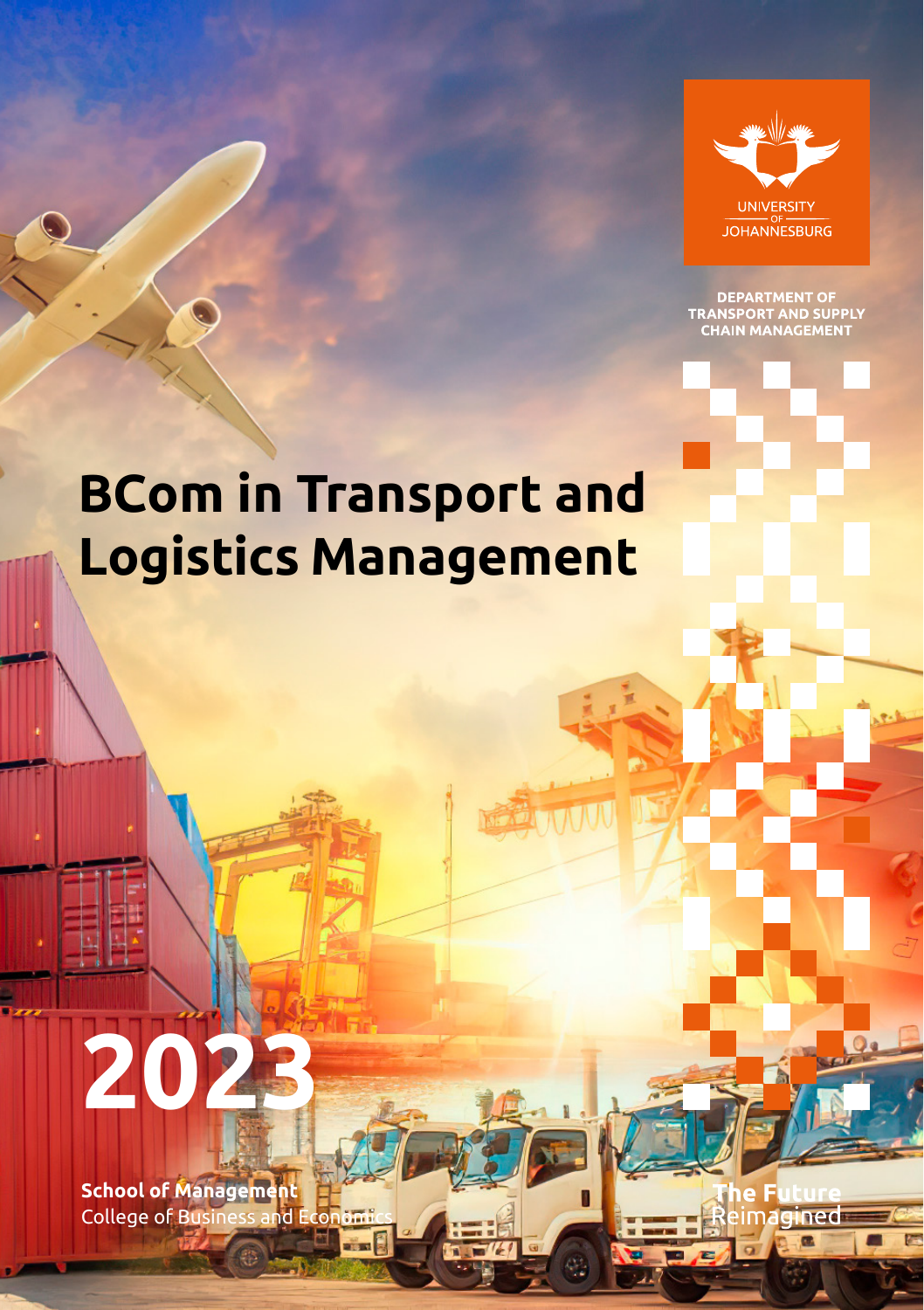

# **BCom in Transport and Logistics Management**

# **PROGRAMME CO-ORDINATION**

#### **DEPARTMENTAL CHAIRPERSON**

**Prof N Pisa** • 011 559 4288 • D Ring 706, APK • [noleenp@uj.ac.za](mailto:noleenp@uj.ac.za)

#### **PROGRAMME MANAGERS**

**Dr P Kilbourn** • 011 559 2592 • D Ring 717, APK • [pkilbourn@uj.ac.za](mailto:pkilbourn@uj.ac.za) **Mr GJ Heyns** • 011 559 4952 • D Ring 709, APK • [gjheyns@uj.ac.za](mailto:gjheyns@uj.ac.za)

#### **PROGRAMME CO-ORDINATOR**

**Ms W Baxter** • 011 559 2086 • D Ring 716A, APK • [wendyb@uj.ac.za](mailto:wendyb@uj.ac.za)

#### **COLLEGE OFFICER**

**Ms K de Buys** • 011 559 4036 • A Ring 220, APK • [kdebuys@uj.ac.za](mailto:kdebuys@uj.ac.za)

#### **ENQUIRIES**

**Ms Koketso Dlangamandla-Manyane** • 011 559 3875

A Ring 1, APK • [koketsom@uj.ac.za](mailto:koketsom@uj.ac.za)

**Department of Transport and Supply Chain Management School of Management (SoM) College of Business and Economics (CBE) University of Johannesburg (UJ) Auckland Park Kingsway Campus (APK) PO Box 524 Auckland Park 2006**

#### **<www.uj.ac.za/transport>**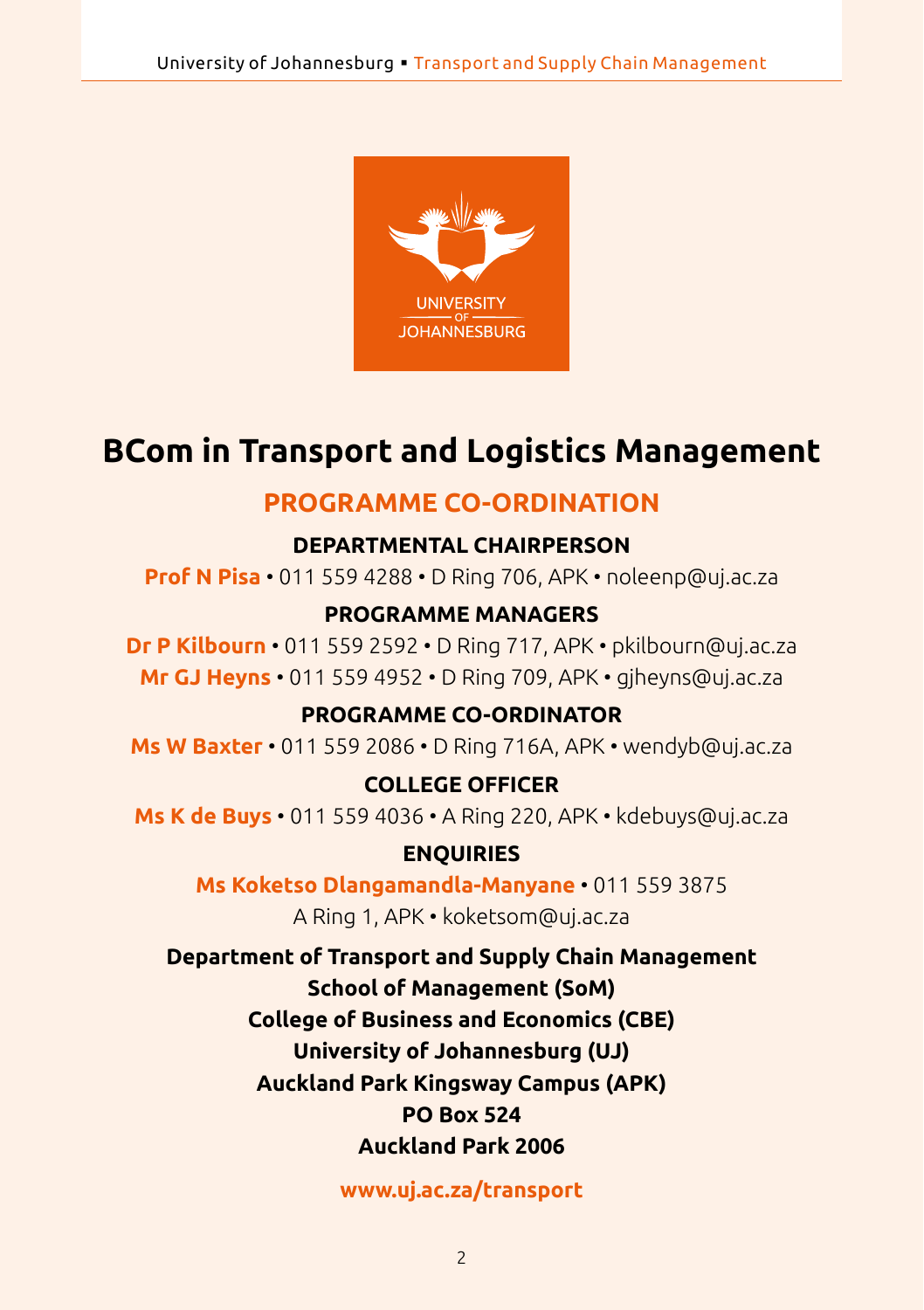# **Applications will be accepted until the end of September each year. Please visit www.uj.ac.za**

# **1. PURPOSE**

The purpose of the BCom in Transport and Logistics Management qualification is to provide qualifying students with applied competencies in the understanding and interpreting of transport and logistics management principles, in preparation for a career in the transport and logistics field and to provide a basis for further learning.

The student should be able to reflect on the study material in the context of a transport or logistics organisation, or function of a company, and to assess decisions impacting transport and logistics management.

The BCom in Transport and Logistics Management enables students to specialise in logistics and transportation management.

# **2. GENERAL**

The Department of Transport and Supply Chain Management offers the following degree:

#### **BCom in Transport and Logistics Management (B34TLQ)**

After completion of the BCom degree, advanced study may be undertaken in BCom Honours.

The Department also provides the opportunity to obtain MCom, DCom and DPhil degrees in Logistics Management or Transport Economics, in which research is undertaken under guidance of a study leader appointed by the department.

# **3. COMPOSITION OF THE PROGRAMME**

The programme has 27 semester modules which should all be completed. The programme is assembled according to certain requirements. A number of compulsory modules are included and in some instances it is prescribed that modules or combinations of modules, must be completed in a specified order. The reason for this is to ensure the necessary frame of reference before continuing with the next modules.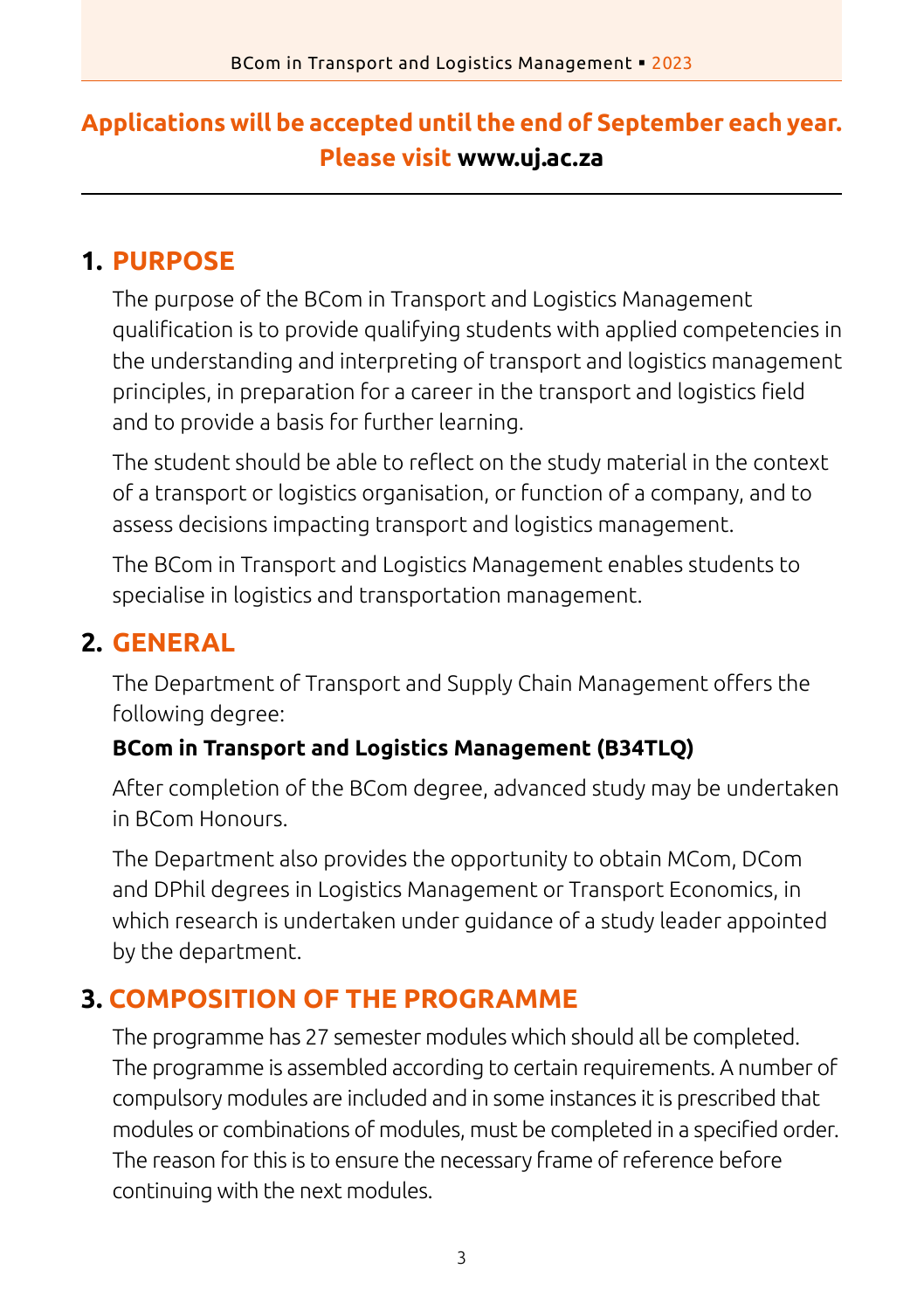#### **4. METHOD OF PRESENTATION**

The following is valid for each of the modules:

**Class discussions**: at least fourteen meetings per module, following a set timetable.

**Two semester assessments and one sick semester assessment**: a written assessment of between two to three hours, following a pre set timetable.

**Task or assignment**: varies from module to module.

**Examination**: a written examination paper of between two to three hours during the official university examinations, following a pre set timetable.

# **5. SUCCESS CRITERIA**

The pass mark for each module is 50%. The degree is awarded *cum laude* if the average mark of the 27 modules is at least 75%. The mark for each module consists of two equally weighted components, viz. the examination mark and the semester mark. A minimum semester mark of 40% is required for entry to the exam. The semester mark of each module comprises of the semester assessment and the task/assignment, and also other possible components, and is elucidated in the learning guide for each module.

# **6. RULES OF ACCESS**

For a student to be admitted to a Bachelor's degree he/she must be in possession of a Senior Certificate with university endorsement.

In addition to the requirement stated above, the following rules of access set by the University for the Faculty are applicable.

Admission point score (APS): 26, Language of teaching and learning English: 4, \*Mathematics: 4, \*Mathematical Literacy not accepted.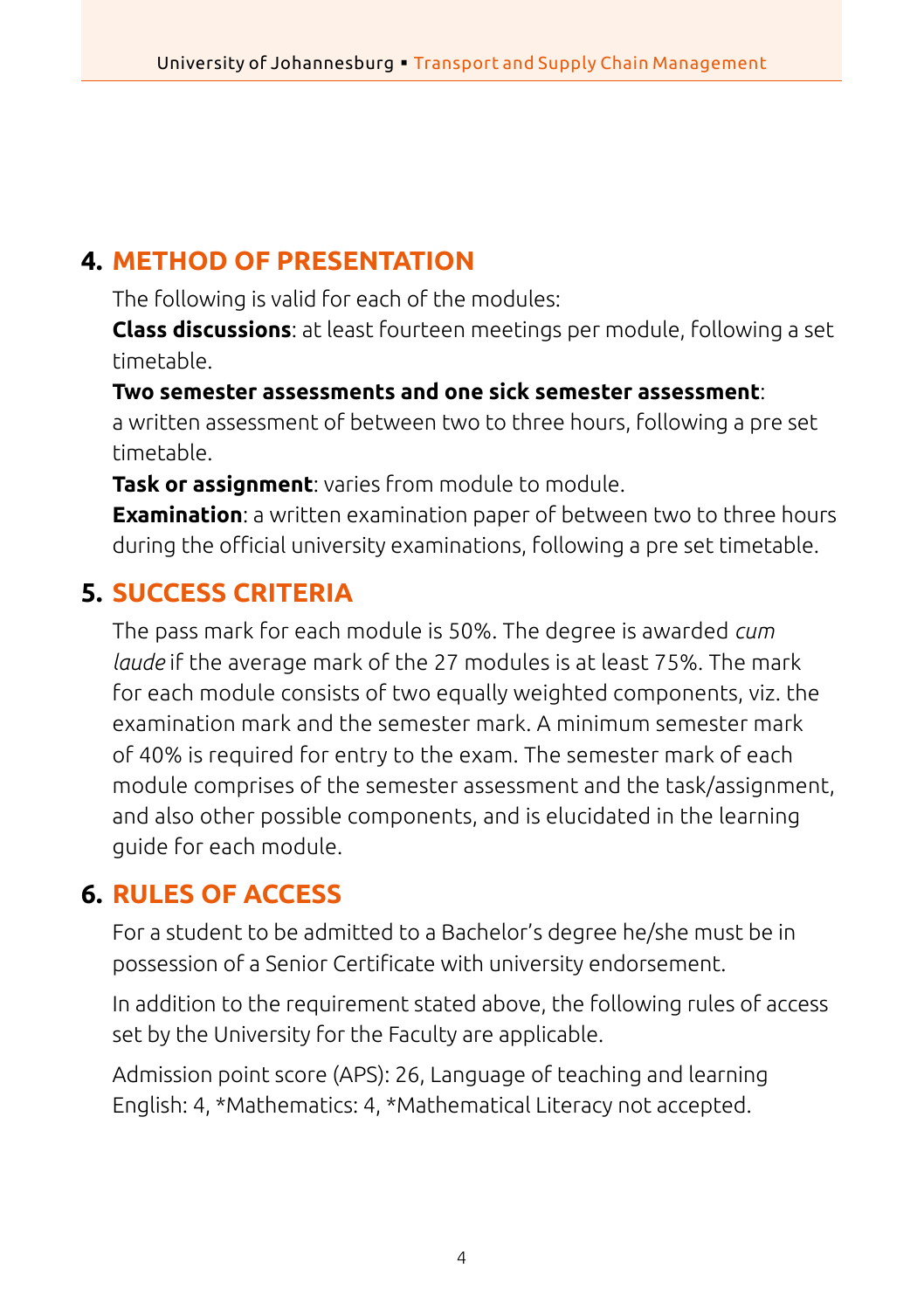| PROGRAMME                                                         | Code<br>Qualification | Minimum APS | English                     | Mathematics               | Mathematical Literacy | CAREER                                                                                                                                | CAMPUS     |
|-------------------------------------------------------------------|-----------------------|-------------|-----------------------------|---------------------------|-----------------------|---------------------------------------------------------------------------------------------------------------------------------------|------------|
| <b>BCom</b> in<br><b>Transport</b><br>and Logistics<br>Management | <b>B34TLQ</b>         | 26          | $(50% +)$<br>$\overline{a}$ | $(50% +)$<br>$\downarrow$ | Not accepted          | Logistics Manager<br>Consultant<br><b>Transport Manager</b><br>Warehouse Manager<br>Supply Chain Manager<br><b>Production Manager</b> | <b>APK</b> |

See "**How to determine your Admission Point Score (APS)**" on the next page.

# **7. ENTRANCE EXAMINATION**

In the case of admission for any other BCom with a major with comparable content, and as far as is necessary, complemented by an entrance examination, the programme manager determines the necessity for entrance examinations in consultation with the departmental chairman for each prospective learner, taking into account academic background and performance, together with the practical experience of the prospective learner. If applicable, a candidate will be informed about this.

# **8. APPLICATION INFORMATION**

Applications close on 30 September 2022. Apply on the Departments website at [https://www.uj.ac.za/faculties/cbe/Transport-and-Supply-Chain-](https://www.uj.ac.za/faculties/cbe/Transport-and-Supply-Chain-Management/Pages/Undergraduate-Programmes.aspx)[Management/Pages/Undergraduate-Programmes.aspx](https://www.uj.ac.za/faculties/cbe/Transport-and-Supply-Chain-Management/Pages/Undergraduate-Programmes.aspx)

# **9. FURTHER INQUIRIES**

Further information and general inquiries may be addressed to the programme co-ordinator.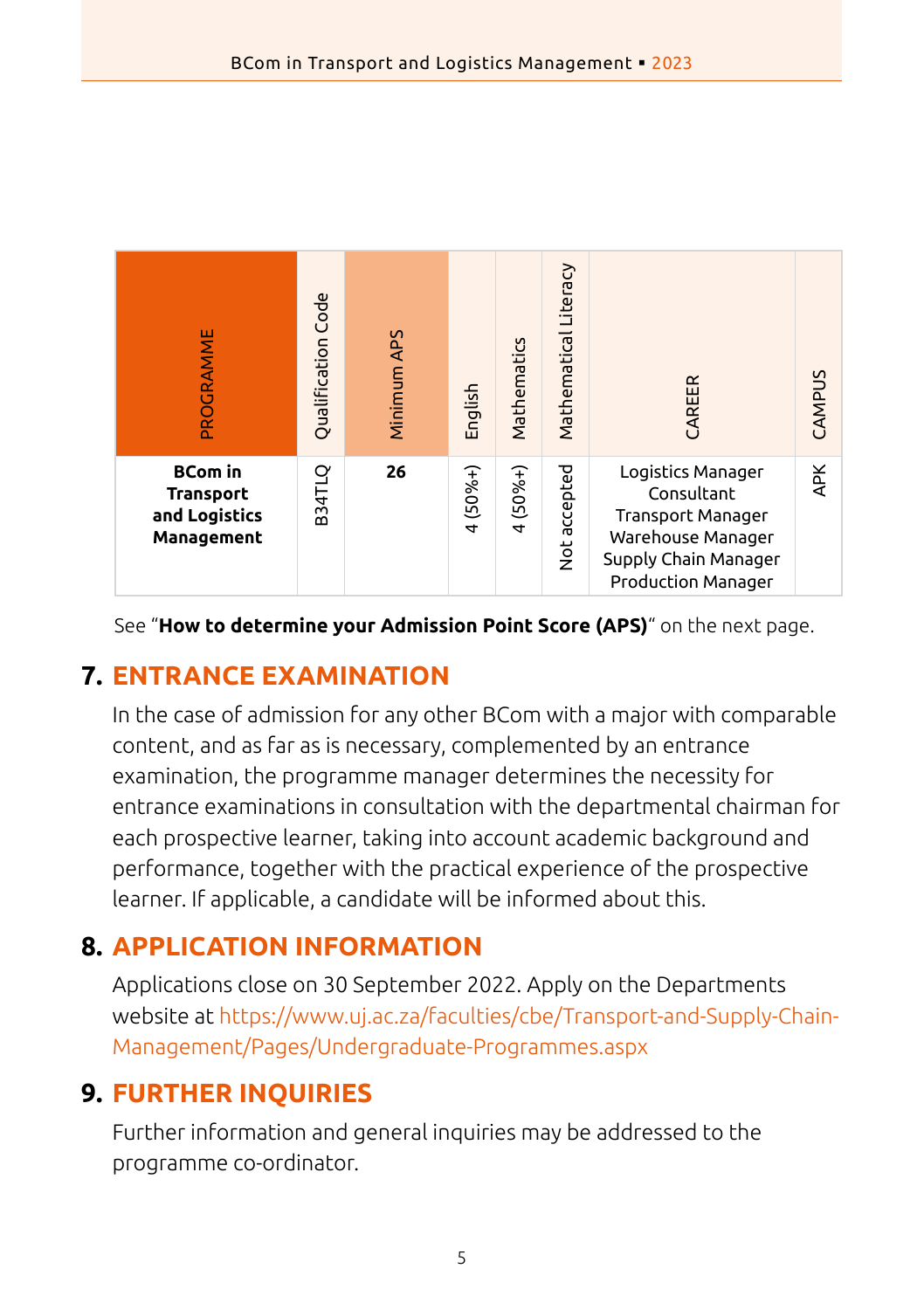# **How to determine your Admission Point Score (APS)**

An Admission Point Score (APS), explained below, has been developed for the National Senior Certificate (NSC) and the Independent Examinations Board (IEB) based on the Achievement Rating of each subject. The total APS is the sum of the achievement ratings of the six school subjects. Life Orientation is not counted in the calculation of the APS.

|                |               | <b>NATIONAL</b> |                              |            | <b>INTERNATIONAL</b> |                     |                    |   |         |               |  |
|----------------|---------------|-----------------|------------------------------|------------|----------------------|---------------------|--------------------|---|---------|---------------|--|
| <b>APS</b>     | <b>NSC</b>    | SC HG           | SC SG<br>(M-SCORE) (M-SCORE) | <b>IEB</b> | HIGCSE/<br>NSSC (HL) | IGCSE/<br>NSSC (OL) | AS LEVELS A LEVELS |   | IB (HL) | IB (SL)       |  |
| 10             |               |                 |                              |            |                      |                     |                    | A | 7       |               |  |
| 9              |               |                 |                              |            |                      |                     |                    | B | 6       |               |  |
| 8              |               |                 |                              |            |                      |                     |                    | C | 5       |               |  |
| $\overline{7}$ | 7 (80-100%)   | $\overline{A}$  |                              |            |                      |                     | A                  | D | 4       |               |  |
| 6              | $6(70-79%)$   | B               | $\overline{A}$               | 6          | $\mathcal{P}$        |                     | B                  | E | 3       | 6             |  |
| 5              | $5(60-69%)$   | C               | B                            | 5          | 3                    | $\overline{A}$      |                    |   |         |               |  |
| $\overline{4}$ | 4 (50-59%)    | D               |                              | 4          | $\overline{4}$       | B                   | D                  |   |         | 4             |  |
| 3              | $3(40 - 49%)$ | E               | D                            | 3          |                      | $\sqrt{2}$          | F                  |   |         | 3             |  |
| $\overline{c}$ | $2(30-39%)$   | F               | F                            | っ          |                      | D/E                 |                    |   |         | $\mathcal{D}$ |  |
| 1              | $1(0-29%)$    | G               | F                            |            |                      | F/G                 |                    |   |         |               |  |

#### **ABBREVIATIONS**

|            | NSC National Senior Certificate (completed Grade 12 in and after 2008)   |
|------------|--------------------------------------------------------------------------|
|            | SC HG Senior Certificate Higher Grade (completed Grade 12 before 2008)   |
|            | SC SG Senior Certificate Standard Grade (completed Grade 12 before 2008) |
| <b>IEB</b> | Independent Examination Board                                            |
|            | HIGCSE Higher International General Certificate of Secondary Education   |
| NSSC (HL)  | Namibia Senior Secondary Certificate (Higher Level)                      |
|            | IGCSE International General Certificate of Secondary Education           |
|            | NSSC (OL) Namibia Senior Secondary Certificate (Ordinary Level)          |
|            | AS Level Advanced Subsidiary Level                                       |
|            | A Level Advanced Level                                                   |
|            | IB (HL) International Baccalaureate Schools (Higher Levels)              |
| IB (SL)    | International Baccalaureate Schools (Standard Levels)                    |

#### Points are awarded for the six symbols on your Grade 11 or Grade 12 report. See example below.

| School Subject                                     | Marks | <b>APS</b> |
|----------------------------------------------------|-------|------------|
| First language (language of teaching and learning) | 65%   |            |
| Additional recognised language                     | 71%   |            |
| Mathematics or Mathematical Literacy               | 61%   |            |
| Accounting                                         | 68%   |            |
| History                                            | 81%   |            |
| Geography                                          | 86%   |            |
| Total                                              |       |            |

#### **\* Life Orientation is not counted in the calculation of the APS.**

*Disclaimer: In order to be considered for selection for a programme, an applicant is required to comply with the programme's minimum admission criteria in respect of the total APS as well as their Group A and B subjects. Meeting the faculty's minimum requirements for a particular programme does not necessarily guarantee admission to that programme as specific selection criteria may be applied.*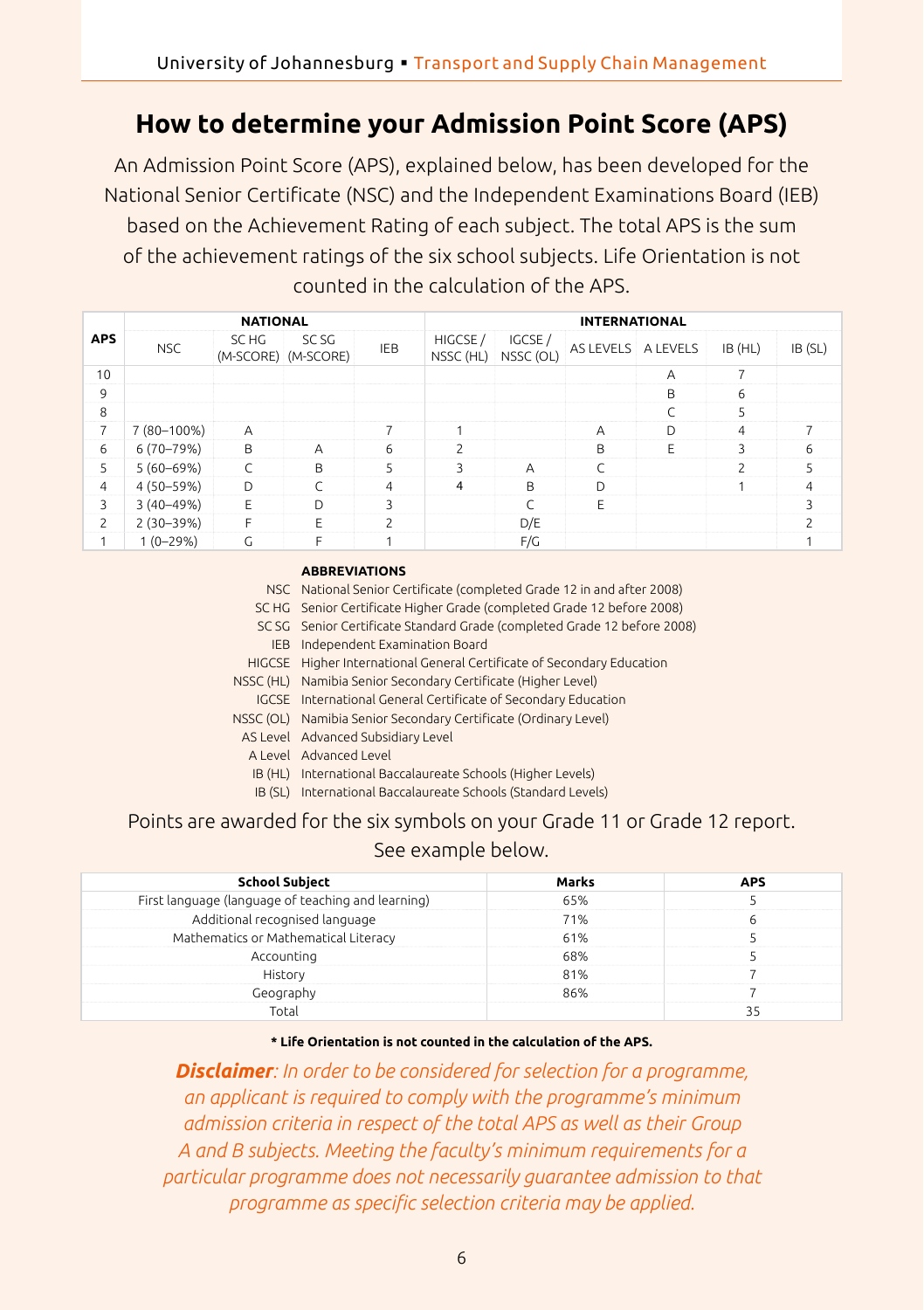# **10. CURRICULUM BCOM (TRANSPORT AND LOGISTICS MANAGEMENT) – B34TLQ**

| <b>FIRST YEAR</b>                               |                              |                     |                                  |                                         |                              |                     |                                  |  |
|-------------------------------------------------|------------------------------|---------------------|----------------------------------|-----------------------------------------|------------------------------|---------------------|----------------------------------|--|
| <b>SEMESTER MODULES</b>                         |                              |                     |                                  |                                         |                              |                     |                                  |  |
| <b>FIRST SEMESTER</b><br><b>SECOND SEMESTER</b> |                              |                     |                                  |                                         |                              |                     |                                  |  |
| <b>MODULE NAME</b>                              | <b>MODULE</b><br><b>CODE</b> | <b>NOF</b><br>LEVEL | <b>NEW NOF</b><br><b>CREDITS</b> | <b>MODULE NAME</b>                      | <b>MODULE</b><br><b>CODE</b> | <b>NOF</b><br>LEVEL | <b>NEW NOF</b><br><b>CREDITS</b> |  |
| <b>Accounting A</b>                             | ACC0AA1                      | 5                   | 12                               | <b>Accounting B</b>                     | ACC0BB1                      | 5                   | 12                               |  |
| Analytical<br><b>Techniques 1A</b>              | ATE01A1                      | 5                   | 15                               | Analytical<br><b>Techniques 1B</b>      | ATE01B1                      | 5                   | 15                               |  |
| <b>Business</b><br><b>Management 1A</b>         | <b>BMA11A1</b>               | 5                   | 12                               | <b>Business</b><br><b>Management 1B</b> | <b>BMA21B1</b>               | 5                   | 12                               |  |
| <b>Economics 1A</b>                             | <b>ECO01A1</b>               | 5                   | 12                               | <b>Economics 1B</b>                     | <b>ECO01B1</b>               | 5                   | 12                               |  |
| <b>Transport</b><br><b>Economics 1A</b>         | <b>TRE11A1</b>               | 5                   | 16                               | <b>Transport</b><br><b>Economics 1B</b> | <b>TRE21B1</b>               | 5                   | 16                               |  |
|                                                 | 5 Semester<br>modules        |                     | 67 Credits                       |                                         | 5<br>Semester<br>modules     |                     | 67<br><b>Credits</b>             |  |

#### **SECOND YEAR**

| <b>SEMESTER MODULES</b>                 |                       |                            |                                  |                                         |                                  |                  |                                  |  |
|-----------------------------------------|-----------------------|----------------------------|----------------------------------|-----------------------------------------|----------------------------------|------------------|----------------------------------|--|
|                                         | <b>FIRST SEMESTER</b> |                            | <b>SECOND SEMESTER</b>           |                                         |                                  |                  |                                  |  |
| <b>MODULE NAME</b>                      | <b>MODULE</b><br>CODE | <b>NOF</b><br><b>LEVEL</b> | <b>NEW NOF</b><br><b>CREDITS</b> | <b>MODULE NAME</b>                      | <b>MODULE</b><br><b>CODE</b>     | <b>NQF LEVEL</b> | <b>NEW NOF</b><br><b>CREDITS</b> |  |
| <b>Business</b><br><b>Management 2A</b> | <b>BMA12A2</b>        | 6                          | 16                               | <b>Business</b><br><b>Management 2B</b> | <b>BMA22B2</b>                   | 6                | 16                               |  |
|                                         |                       |                            |                                  | Commercial<br>Computer Systems*         | CCS22B2                          | 5                | 16                               |  |
| Logistics<br><b>Management 2A</b>       | <b>LMA12A2</b>        | 6                          | 16                               | Logistics<br><b>Management 2B</b>       | <b>LMA22B2</b>                   | 6                | 16                               |  |
| Marketing<br><b>Management 1A</b>       | <b>MMA11A1</b>        | 5                          | 12                               | Marketing<br>Management 1B              | MMA <sub>21</sub> R <sub>1</sub> | 5                | 12                               |  |
| <b>Transport</b><br><b>Economics 2A</b> | <b>TRE12A2</b>        | 6                          | 16                               | <b>Transport</b><br><b>Economics 2B</b> | <b>TRE22B2</b>                   | 6                | 16                               |  |
|                                         | 4 Semester<br>modules |                            | 60 Credits                       |                                         | 5<br><b>Semester</b><br>modules  |                  | <b>76 Credits</b>                |  |